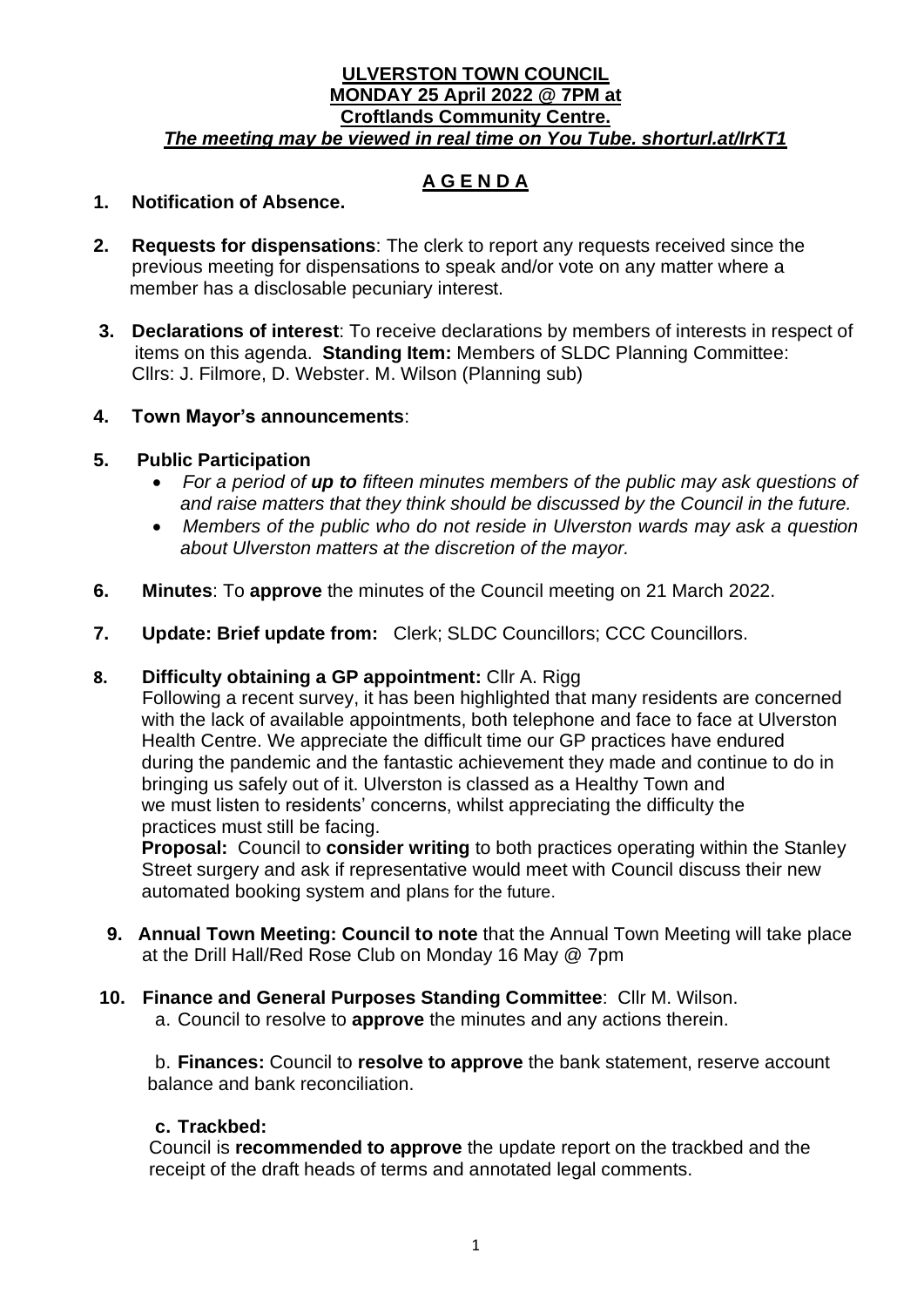# **d. Grants:**

Council is **recommended to approve** the grant apportionment for community groups and festivals to be paid in May.

## **e. United Charities:**

As trustees of United Charities, council is **recommended to approve** the apportionment of dividends for 2021/22 of £928 as follows:

£300. 00 UVHS. £300.00 Foodbank. £300. Churches Together in Ulverston. £1000.00 to be awarded to the Town Mayor's charities.

# f. **Annual Return and External Audit:**

 Council is **recommended to resolve to approve** the timetable received from the external auditor PFK Littlejohn for the submission of the Annual Accounting Statement and the Annual Return for the year ended **31 March 2022** together with the prescribed period for public examination and submission of the Annual Return by 30/07/22.

g. **Payments:** Council to **resolve to approve** the monthly payments and assign two

councillors to authorise payments.

## **11. Planning**:

<http://applications.southlakeland.gov.uk/planningapplications/welcome.asp>

- The town council is a **statutory consultee** only. All final decisions are made by South Lakeland District Council as the planning authority.
- Members with a disclosable or personal interest **must leave the meeting**  whilst the subject is debated and voted upon.
- The **mayor will determine** if voting on an application will be undertaken by roll call of all members or by a show of hands.

| SL/2022/0100   | 3 Old Hall Drive, Ulverston. Two storey side extension and raising of roof to<br>provide sun room and additional bedrooms. (Resubmission of SL/2019/0368 &<br>SL/2020/0163). |
|----------------|------------------------------------------------------------------------------------------------------------------------------------------------------------------------------|
| SL/2022/0238/9 | 68 Sunderland Terrace, Ulverston. Internal & external alterations                                                                                                            |
|                | & Refurbishment to include replacement windows, front door, roof<br>materials & gutters (Part retrospective).                                                                |
| SL/2022/0240   | Sycamore Lodge, Pennington Lane, Ulverston. Erection of a timber                                                                                                             |
|                | agricultural building for storage of tractor and agricultural                                                                                                                |
|                | implements (Resubmission of PN/2022/0014).                                                                                                                                   |
| SL/2021/1146   | 8 Soutergate, Ulverston. Conversion of shop/bakehouse                                                                                                                        |
|                | to two dwellings                                                                                                                                                             |
| SL/2022/0249 & | 32 Queen Street, Ulverston. Proposed minor internal alterations                                                                                                              |
| SL/2022/0282   | To move the main bathroom and create regulation access to the                                                                                                                |
|                | roof space that is to be converted into a habitable space. Existing                                                                                                          |
|                | rooflights will be removed and new ones installed in different locations.                                                                                                    |
| SL/2022/0262   | 60 Rusland Crescent, Ulverston. Single storey rear extension forming a                                                                                                       |
|                | sunroom.                                                                                                                                                                     |
| SL/2022/0220   | St. Mary's Hospice, Ford Park, Ulverston. Detached timber garden room                                                                                                        |
| SL/2022/0198   | 82 Kennedy Place, Daltongate, Ulverston. Single storey side                                                                                                                  |
|                | and rear extension.                                                                                                                                                          |
| SL/20222/0310  | Church Walk Preschool Nursery. New timber cabin for additional                                                                                                               |
|                | teaching area                                                                                                                                                                |
| SL/2022/0326   | 62 - 64 Market Street. Removal of existing staircase to 62 Market Street                                                                                                     |